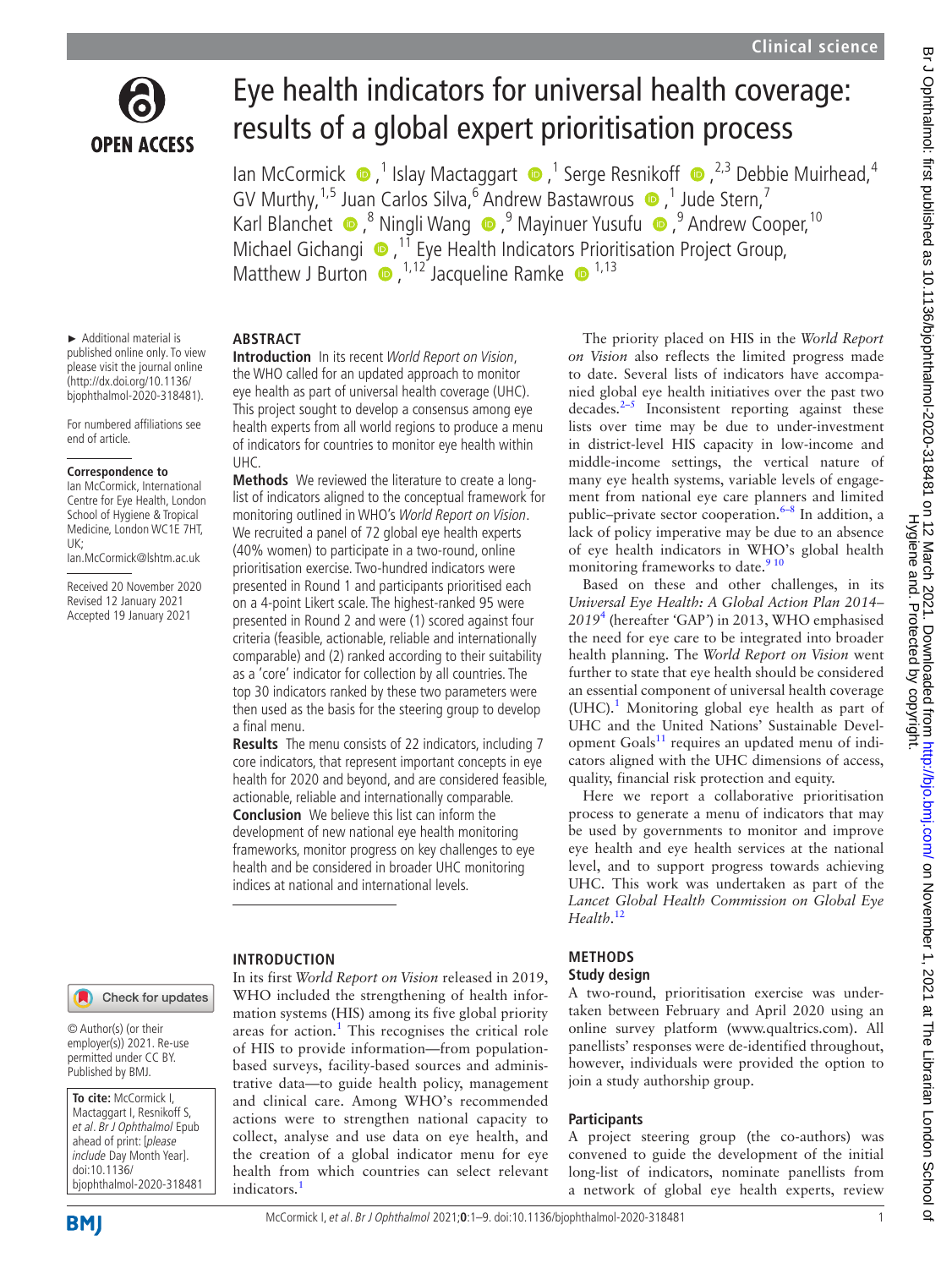<span id="page-1-0"></span>

| Table 1 Round 2 response rate among invitees by Global Burden of Disease (GBD) Super Region and sex |  |
|-----------------------------------------------------------------------------------------------------|--|
|                                                                                                     |  |

|                                                 | Female         |                | <b>Male</b>      |                          |                | <b>Total</b>     |                  |         |                  |
|-------------------------------------------------|----------------|----------------|------------------|--------------------------|----------------|------------------|------------------|---------|------------------|
|                                                 | Completed      | <b>Invited</b> | Response<br>rate | Completed                | Invited        | Response<br>rate | <b>Completed</b> | Invited | Response<br>rate |
| <b>GBD Super Region</b>                         | N              | Ν              | $\frac{0}{0}$    | N                        | N              | $\%$             | N                | N       | $\%$             |
| Sub-Saharan Africa                              | 4              | 5              | 80.0             | 12                       | 13             | 92.3             | 16               | 18      | 88.9             |
| South East Asia, East Asia and Oceania          |                | 9              | 77.8             | 4                        | 6              | 66.7             | 11               | 15      | 73.3             |
| Latin America and Caribbean                     | 6              | 8              | 75.0             | 6                        | 6              | 100.0            | 12               | 14      | 85.7             |
| South Asia                                      | 3              | 3              | 100.0            | 9                        | 10             | 90.0             | 12               | 13      | 92.3             |
| North Africa and Middle East                    |                | $\overline{2}$ | 50.0             | 5                        | 6              | 83.3             | 6                | 8       | 75.0             |
| High Income                                     | 3              | 3              | 100.0            | 3                        | 4              | 75.0             | 6                | 7       | 85.7             |
| Central Europe, Eastern Europe and Central Asia | $\overline{2}$ | $\overline{2}$ | 100.0            | $\overline{2}$           | $\overline{2}$ | 100.0            | 4                | 4       | 100.0            |
| 'Global perspective'                            | 3              | 3              | 100.0            | $\overline{\phantom{a}}$ | $\mathfrak z$  | 100.0            | 5                | 5       | 100.0            |
| <b>Total</b>                                    | 29             | 35             | 82.6             | 43                       | 49             | 87.8             | 72               | 84      | 85.7             |

indicator scoring and develop the final menu. We aimed to recruit panellists from all Global Burden of Disease (GBD) Super Regions,<sup>13</sup> with equal numbers of men and women per region. In total 74 out of 84 invited panellists participated in Round 1 and 72 went on to complete Round 2 (response rate after Round 2, 85.7%). Men were 59.7% of the Round 2 panel, similar to the proportion among all invitees. Eleven members of the steering group participated, five from a 'global' (non-Regional) perspective. Thirty-nine countries and all GBD Super Regions had participants in both rounds and 85% of the Round 2 panel represented low-income or middle-income countries ([table](#page-1-0) 1). Round 2 panellists most frequently reported their roles within eye health as 'management/leadership' (25.0%), 'epidemiology' (12.5%), 'clinician/practitioner' (12.5%), 'eye health services research' (9.7%), 'government/Ministry of Health', 'clinical research' and 'international institution' (all 6.9%).

#### **Initial indicator selection**

A long-list of indicators was compiled with reference to previously proposed eye health indicators and existing international health and health systems indicator lists, adapted for relevance to the eye health sector where necessary. This long-list was mapped to the domains of measurement of HIS used in the *World Report*  *on Vision* (adapted from the 2012 WHO *Framework and standards for country health information systems*) ([figure](#page-1-1) 1). When panellists were invited to participate, they were asked to suggest additional indicators for consideration. The steering group reviewed all indicators identified, only excluding obvious duplicates in order to avoid biassing the pool of potential indicators. At the end of this process 200 indicators were included [\(online](https://dx.doi.org/10.1136/bjophthalmol-2020-318481) [supplemental appendix 1\)](https://dx.doi.org/10.1136/bjophthalmol-2020-318481).

#### **The prioritisation exercise: round 1**

Panellists scored the indicators based on perceived priority in their context. Priority was scored from 1 to 4 on a Likert scale, with 1 representing the lowest priority ('no need to collect') and 4 the highest priority ('essential to collect') ([online supple](https://dx.doi.org/10.1136/bjophthalmol-2020-318481)[mental appendices 2 and 3](https://dx.doi.org/10.1136/bjophthalmol-2020-318481)). A fifth option,  $(0 = 'redundant')$ was included to allow for the fact that the long-list had not been heavily edited and some overlap of indicator concepts was possible. A *priority score* for each indicator was calculated by summing the products of two dimensions: the Likert scale score (1–4) x the number times each indicator received that score.

At the end of Round 1, an initial threshold for continued inclusion was set at or above the median score. Indicators scoring in the top half were merged where there was sufficient overlap in



<span id="page-1-1"></span>**Figure 1** Domains of measurement of health information systems (reproduced from the *World Report on Vision*).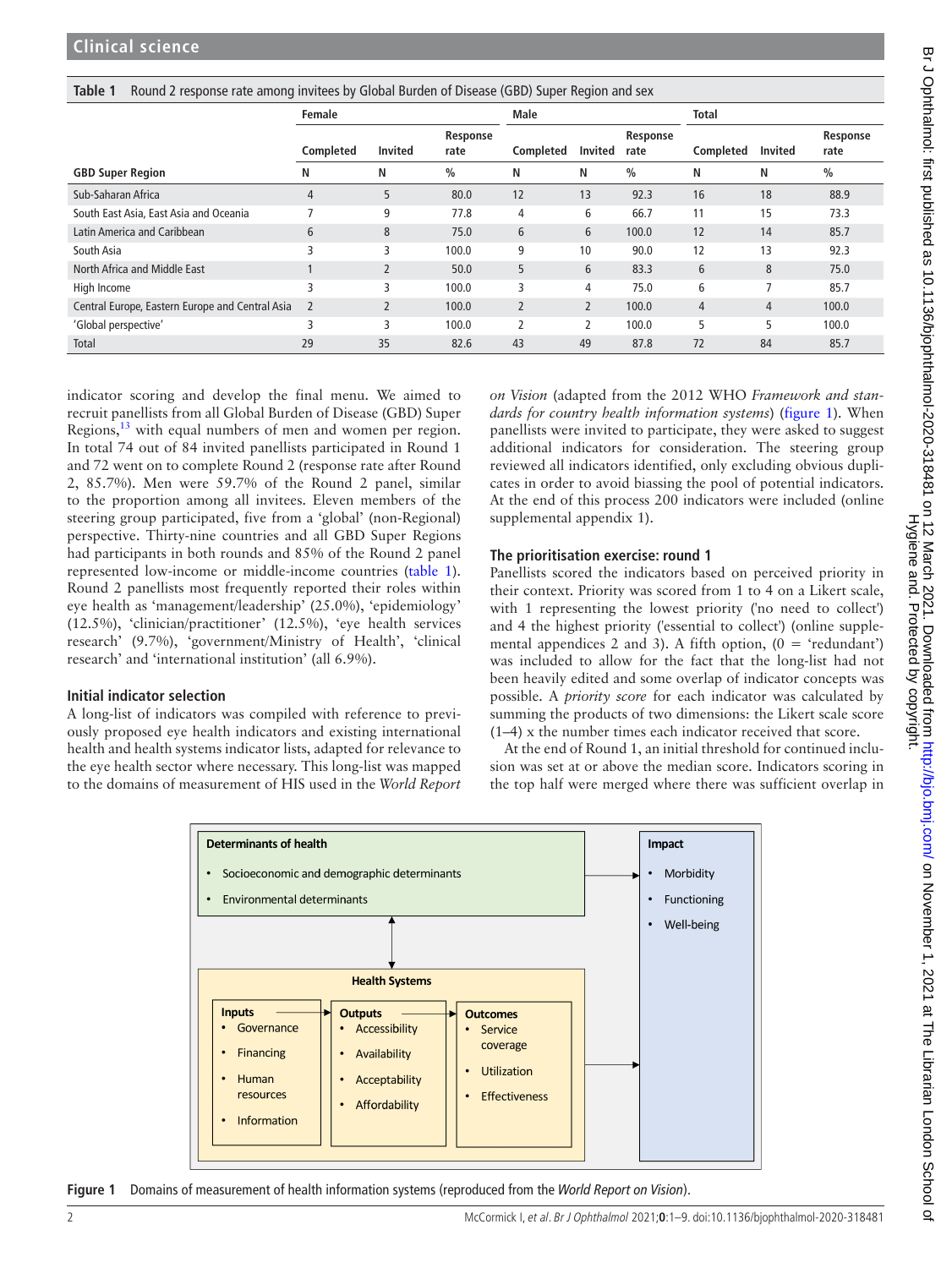<span id="page-2-0"></span>

| Table 2                       | Criteria used to score Round 2 indicators                                                                                                                                                                                                              |  |
|-------------------------------|--------------------------------------------------------------------------------------------------------------------------------------------------------------------------------------------------------------------------------------------------------|--|
| Criteria                      | Definition                                                                                                                                                                                                                                             |  |
| Feasible                      | The indicator can be derived using either available data (eg, routine<br>monitoring) or purposeful data collection (eg, population-based<br>survey, clinic-based study) without substantial additional resources                                       |  |
| Actionable                    | The indicator measures an aspect of eye health within health<br>systems that may be used at a national level to create change<br>through policymaking or strategy development                                                                          |  |
| Reliable                      | The indicator returns similar results when measuring a stable<br>phenomenon (eq. measurement has a sufficient degree of<br>objectivity)                                                                                                                |  |
| Internationally<br>comparable | Reporting countries can comply with the relevant data definition;<br>any differences in the indicator values between countries reflect<br>issues in health systems rather than differences in data collection<br>methodologies, coding or measurements |  |

concepts to do so. Indicators not scoring in the top half were reviewed to determine if any concepts deemed essential to score in Round 2 had been omitted and should be included to ensure representation [\(online supplemental appendices 2 and 3](https://dx.doi.org/10.1136/bjophthalmol-2020-318481)). In total, 95 indicators were forwarded to Round 2.

#### **The prioritisation exercise: round 2**

Each of the 95 indicators were scored against four new criteria. The panel were asked to indicate their agreement on a 4-point Likert scale (1 = 'strongly disagree', 2 = 'disagree', 3 = 'agree',  $4 = 'strongly agree')$  as to whether each indicator was feasible, actionable, reliable and internationally comparable [\(table](#page-2-0) 2). In addition, the panel selected 10 indicators they considered to be 'core' indicators, described as those which all countries could be encouraged to adopt. These were ranked 1 (most important) to 10.

Scores were calculated in the same way as Round 1. Each indicator was scored on the criteria separately and a *composite score* of all four was calculated, with all criteria weighted equally. Each indicator was assigned a rank position from 1 to 95 for each of the four criterion and the overall composite score. The ranking of indicators 1 to 10 as core indicators was calculated in a similar way: a vote for first place awarded 10 points, second place awarded 9 points and so on. Points were multiplied by the number of times an indicator received that vote position for an overall *core score* ([online supplemental appendices 2 and 3](https://dx.doi.org/10.1136/bjophthalmol-2020-318481)). A ranking of 1 to 95 was given based on this scoring and this ranking was used in all subsequent analysis. Indicators with the same score were ranked equal.

We arrived at a list of 30 priority eye health indicators by ranking the Round 2 selections using two metrics:

- 1. The rank of the indicator based on the *core score.*
- 2. The rank of the indicator based on the *composite score*

We plotted the *core* and *composite* scores against each other and selected the 30 indicators that scored most highly by both ranking methods, by expanding the 'gating' equally along both axes until the selected area included 30 indicators ([online supple](https://dx.doi.org/10.1136/bjophthalmol-2020-318481)[mental appendices 2 and 3](https://dx.doi.org/10.1136/bjophthalmol-2020-318481)). The selected indicators, therefore, scored relatively highly for both.

#### **Development of the indicator menu**

Starting with the top 30 indicators from Round 2, we developed the detailed indicator menu presented in [box](#page-3-0) 1. In this step we aimed to:

► Ensure alignment with UHC dimensions of access, quality, financial protection and equity

- Avoid repetition or misclassification of themes within and across domains
- Avoid over-representation or under-representation of domains
- Identify any omissions related to the five most prevalent causes of vision impairment globally (cataract, uncorrected refractive error, glaucoma, age-related macular degeneration, diabetic retinopathy).<sup>14</sup>

No major edits to key concepts were undertaken. This process is summarised in [figure](#page-5-0) 2.

#### **RESULTS**

Twenty-two distinct eye health indicator concepts were identified ([box](#page-3-0) 1). In compiling the menu, we articulated broader concepts by specifying 39 'sub-indicators' (see bullet points under indicator titles). It is anticipated that these could be used in support of defining the broader indicators, for example, whether or not eye health is integrated into national health planning. Subindicators for the concept of eye health financing integration are not yet developed and, once included, will increase the scope of the menu in this domain.

The steering group selected seven core indicators for monitoring eye health as part of countries' progress towards UHC. These are set out in [table](#page-6-0) 3.

#### **DISCUSSION**

This process engaged a large panel of global eye health experts representing all GBD Super Regions and developed a quantitative approach to prioritise existing indicators. The steering group refined the highest ranked selections to produce a menu of indicators for governments to monitor and improve eye health and eye health services, aligned with UHC and the Sustainable Development Goal on health and in keeping with WHO's call for such a menu in the *World Report on Vision*. We believe the core indicators highlighted here, if collected by all countries, could allow governments, and supranational organisations, to track progress on key challenges within eye health and UHC. Otherwise, the menu is not intended to be prescriptive; countries could select indicators according to priorities based on population need. We recognise that some countries will likely benefit from collecting and reporting fewer, more important eye health indicators as accurately as possible.

The core indicators include two candidate WHO UHC service coverage indicators: effective cataract surgical coverage (eCSC) and effective refractive error coverage (eREC).<sup>15 16</sup> Effective coverage has been acknowledged as a useful measure of progress towards UHC as it includes dimensions of quality, access and, where disaggregated, equity. Both eCSC and eREC were omitted from a recent global UHC analysis because of limited data availability, $17$  an issue which must be addressed.

The standard UHC financial risk protection indicators (catastrophic and impoverishing expenditure) adapted to eye health scored lowest among the 95 indicators in Round 2. This likely reflects anticipated complexities in data collection and the possibility that, for non-emergency healthcare, they may not be sufficiently discriminatory. Instead, we have proposed two new proxy measures for financial risk protection. These are not intended as direct replacements for catastrophic and impoverishing expenditure indicators, rather what might be achievable within the constraints of eye health data availability. They will require additional work to develop a full metadata description but provide a way to track eye health insurance coverage (for multiple conditions) and out-of-pocket (OOP) payments for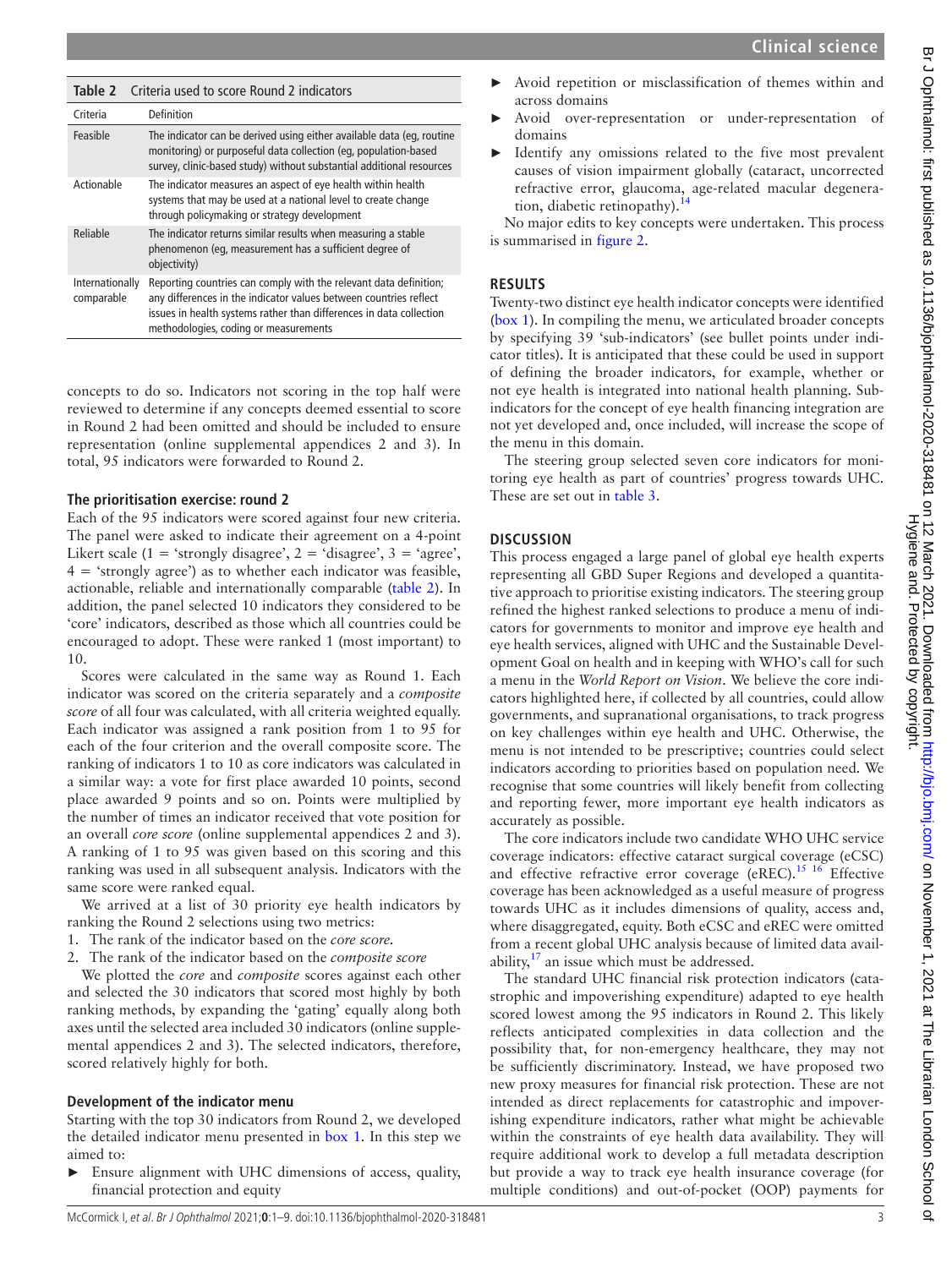**Box 1 Consolidated indicators menu, integrating global panel indicator preferences with a conceptual framework for monitoring eye health as part of universal health coverage.**

#### <span id="page-3-0"></span>**Equity statement**

All indicators summarising population-based and eye care facility-based data should report metrics disaggregated by key equitydimensions of sex, place of residence (PoR), socioeconomic position (SEP) and disability status, where available. Additional options, suchethnicity or marital status, can be recorded by countries as appropriate.

#### **Inputs and processes**

#### **Governance**

- **G1** Eye health is integrated into the national health strategy/plan (or the relevant specific plan, for example, non-communicable diseases)
	- ► G1.1 National health plan includes human resources for eye care (Y/N)
	- ► G1.2 Eye health is integrated into the plans, policies and budget of other initiatives such as:
		- G1.2.1 National essential package of health services (Y/N)
		- G1.2.2 Primary healthcare (Y/N)
		- G1.2.3 Maternal and child healthcare (Y/N)
		- G1.2.4 Diabetes care (Y/N)
		- G1.2.5 School health programmes (Y/N)
		- G1.2.6 Healthy ageing programmes (Y/N)
	- ► G1.3 National eye health policies, plans and programmes refer to a multisectoral approach/engagement with other sectors (Y/N) – *If a national eye health strategy/ plan is unavailable or not up-to-date, record as N*
- **G2** Is the national eye health plan informed by recent evidence (Y/N):
- ► G2.1 Time since cited population-based data was collected (in months/years)
	- ► G2.2 Time since cited Eye Care Service Assessment Tool (ECSAT) data was collected (in months/years)

#### **Finance**

- **F1** Eye health is integrated into the national health budget (Y/N)
	- *Requires a working group to develop sub-indicators and metadata*

**F2** Eye health is included in national health finance pooling mechanism (Y/N)

- *Scaled response based on scoring outcomes of sub-indicators in 'checklist'*
- If yes, the range/number/list of services addressing leading causes of vision impairment (VI) included:
- ► F2.1 Outpatient consultation (Full/Partial/No)
- ► F2.2 Cataract (Full/Partial/No)
- ► F2.3 Refraction services (Full/Partial/No)
- ► F2.4 Glaucoma medication/surgery (Full/Partial/No)
- ► F2.5 Diabetic retinopathy laser/anti-vascular endothelial growth factor (VEGF) (Full/Partial/No)

**F3** Proportion of population covered via national health finance pooling mechanisms that includes eye care services:

- ► F3.1 Proportion covered for: Outpatient consultation
- ► F3.2 Proportion covered for: Cataract
- ► F3.3 Proportion covered for: Refraction services
- ► F3.4 Proportion covered for: Glaucoma medication/surgery
- ► F3.5 Proportion covered for: Diabetic retinopathy laser/anti-VEGF

#### **Infrastructure**

- **I1** Eye health facility density and distribution, disaggregated by:
	- ► I1.1 Primary
	- ► I1.2 Secondary
	- ► I1.3 Tertiary
	- ► I1.4 Low vision services
		- *By PoR (urban/rural), total numbers (public and private) per million population*
		- *Additional subnational administrative or geographical divisions as relevant to setting*
- *Additional dimension: Access to primary eye care and cataract surgery via global positioning system data and geospatial modelling* **I2** Percentage of neonatal units providing screening for retinopathy of prematurity nationally

#### **Supply chain**

**SC1** Pharmaceuticals specifically for eye care on the National Essential Medicines List

*– Total number and proportion compared with a normative standard for eye health pharmaceuticals (eg, WHO or International Agency for the Prevention of Blindness list)*

#### **Information**

**INFO1** Existence of a National Health Information System that includes eye care service data (Y/N)

# **Eye health workforce**

**HR1** Eye health worker density and distribution, disaggregated by:

- ► HR1.1 Ophthalmologist
- ► HR1.2 Optometrist
- ► HR1.3 Ophthalmic nurse

Continued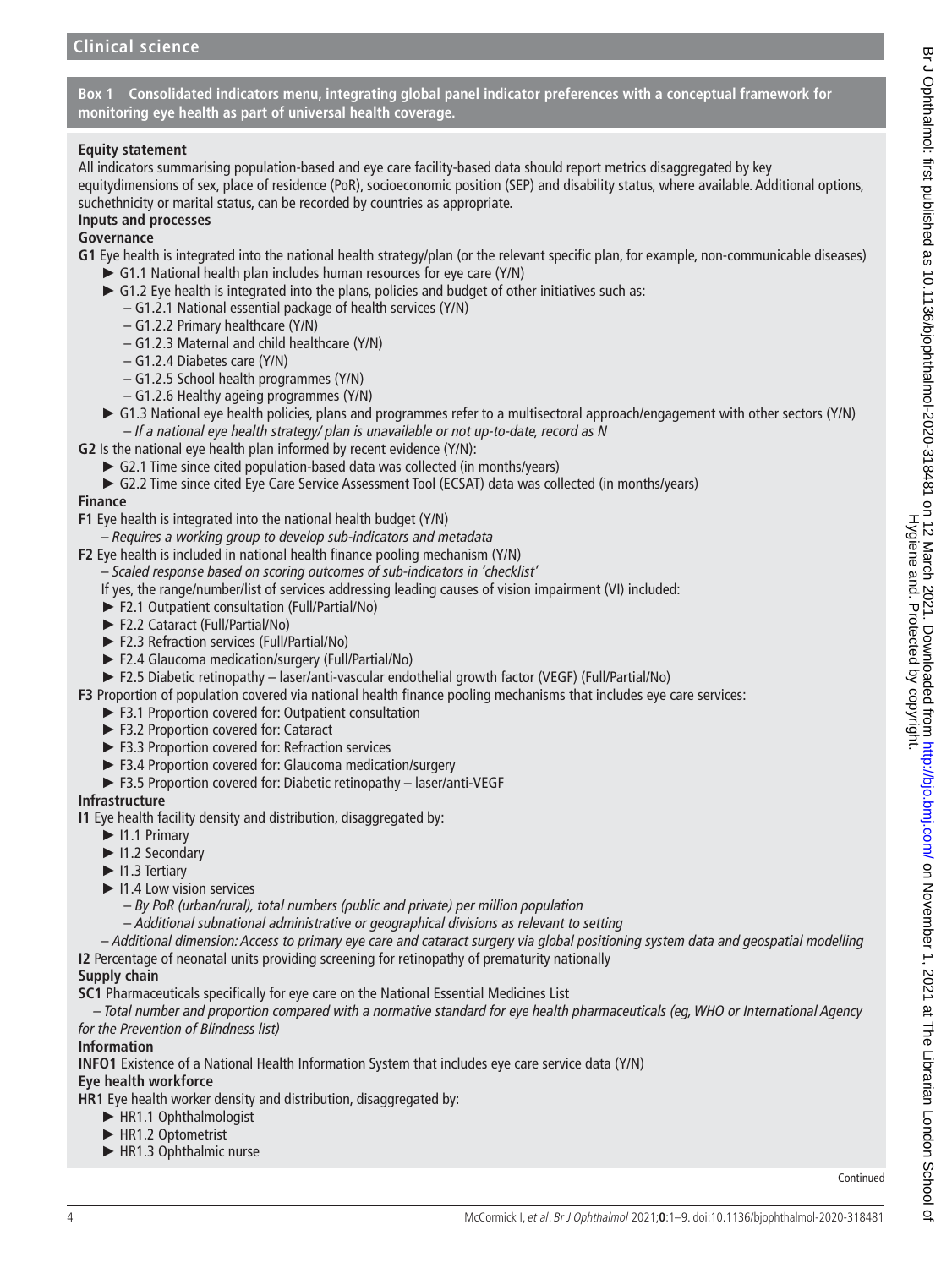- ► HR1.4 Other allied ophthalmic personnel (as relevant to country)
	- *By PoR (urban/rural), total number per million population, and by age groups and sex*
	- *Additional subnational administrative or geographical divisions as relevant to setting*
	- *Additional dimension: 5-year trends per cadre*
- **HR2** Is Primary Eye Care integrated into the national Primary Healthcare training (if applicable)? (Y/N)

# **Outputs**

**Access**

- **AC1** Cataract surgical rate
	- *Total number per million population and including variation in rate across urban/rural or districts*
	- *Additional dimension: 5-year trend in cataract surgical rate*
	- *Additional dimension: Surgical case-mix in terms of preoperative visual acuity*

# **Quality and safety**

- **Q1** Cataract surgical outcome (visual acuity)
	- *Proportion of eyes with a 'good' outcome (6/18 or better)*
	- *Proportion of eyes with a 'poor' outcome (worse than 6/60)*
- **Q2** Number of priority eye conditions with quality of care/clinical practice guidelines endorsed by relevant regulatory bodies
	- ► Q2.1 Cataract (Y/N)
		- ► Q2.2 Refractive error (Y/N)
		- ► Q2.3 Glaucoma (Y/N)
		- ► Q2.4 Age-related macular degeneration (Y/N)
		- ► Q2.5 Diabetic retinopathy (Y/N)
		- ► Q2.6 Child eye health (Y/N)

# **Responsiveness/affordability**

**AF1** Median (range) of out-of-pocket payment made for cataract surgery as a proportion of median monthly household (or individual) income

- *Report median and mean payment made at point of service (excluding transport, accommodation, sustenance)*
- *Disaggregated by provider type (government/public, private for profit, private non-governmental organisation/charity)*
- *Additional dimension: proportion reported for poorest vs wealthiest quintiles*

# **Outcomes**

# **Coverage**

- **C1** Cataract surgical coverage and effective cataract surgical coverage
- *CSC (cataract surgical coverage), eCSC (effective CSC), 'quality gap' reported, disaggregated by age, sex, SEP, PoR as available* **C2** Refractive error coverage and effective refractive error coverage
- *REC (refractive error coverage), eREC (effective REC), 'quality gap' reported, disaggregated by age, sex, SEP, PoR as available*
- **C3** Coverage of diabetic retinopathy screening of all people with diabetes (at the frequency recommended in national guidelines)
	- *Requires a working group to develop complete indicator metadata*
	- *Disaggregated by age, sex, SEP, PoR as available*
- **C4** Coverage of school eye health programmes for schools nationally
	- *Proportion of schools receiving screening in the past 12 months*
	- *Disaggregated by primary and secondary schools*

# **Impact**

# **Improved outcomes**

# **P1** Prevalence of VI

- ► P1.1 Distance VI prevalence, by WHO categories
- ► P1.2 Near VI prevalence, by WHO definition
- *From population-based surveys, disaggregated by age, sex, SEP, PoR as available*
- **P2** Cause-specific prevalence of VI
	- *Prevalence of vision-impairing priority eye conditions from population-based surveys, disaggregated by age, sex, SEP, PoR as available*
	- ► P2.1 Avoidable blindness/severe VI/moderate VI/mild VI prevalence disaggregated by age, sex, SEP, PoR as available
	- *Aggregated from VI causes assigned in surveys*
- **P3** Prevalence of childhood VI and blindness
	- *Blindness/severe VI/moderate VI/mild VI from population-based or key-informant surveys, disaggregated by age, sex, SEP, PoR as available*

treatment of cataract, the most common cause of blindness globally. The WHO has acknowledged that monitoring the intersection between service coverage and OOP expenditure is key to assessing progress towards  $UHC<sup>18</sup>$ . There may be value in expanding this OOP payment indicator to include refractive error correction and a pilot test for one or both of these will be undertaken in the near future within the Rapid Assessment

of Avoidable Blindness (RAAB), a well-established populationbased survey method.<sup>19</sup> We acknowledge that relying on OOP payment data obscures those people who do not present to care due to unaffordable cost, an essential group to identify and reach for UHC to be realised. $^{20}$ 

Place of residence should not be a barrier to accessing care, however, human resources for eye care are skewed towards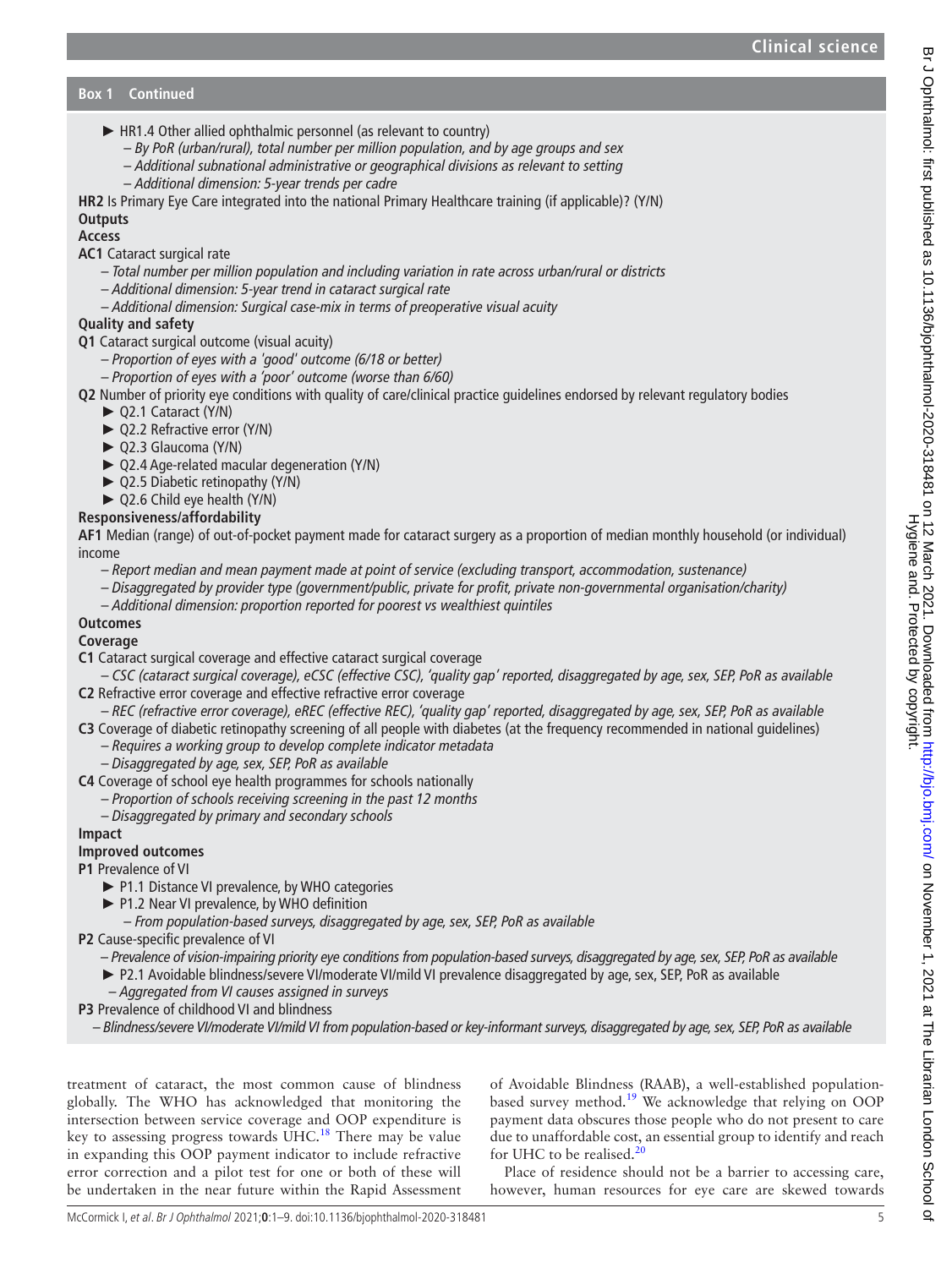

<span id="page-5-0"></span>**Figure 2** Flowchart describing the process undertaken to develop the eye health indicator menu.

urban settings. $21 22$  We have included two provider-side measures of access: human resources and infrastructure for eye care per capita. These can be reported more frequently than service coverage estimates and at little cost. The density of eye health workers (by cadre) features in all previous eye health indicator lists. In order to be UHC-aligned, countries must expand beyond aggregate numbers of personnel, and monitor their distribution by rural/urban and public/private settings. Disaggregation should also be applied to the monitoring of eye care facility density and distribution. This metric could be enhanced by geocoding infrastructure and integrating geographical coverage with other population data to apply a spatial component to eye health planning.[23](#page-8-12)

The final concept represented in the core indicators selection is the impact of countries' eye health systems on population health in terms of the prevalence of vision impairment. Vision impairment affects individuals' quality of life but is also a broader development issue affecting education and employment.<sup>[24](#page-8-13)</sup> Vision impairment prevalence has been the key measure of eye health for decades and continues to be useful at the national level for monitoring and planning and at the global level for advocacy.

Beyond the core indicators, key concepts represented in the menu include the integration of eye health into national health planning and financing. We acknowledge that defining and measuring the degree of integration in these areas requires further discussion, particularly for health financing. The integration of primary eye care into primary healthcare planning,

financing and training programmes is also included, along with integration of eye health into HIS.

The importance of data disaggregation to monitor eye care equity across the menu should not be understated. We have included an equity statement for consideration across the list and believe equity-relevant monitoring is essential to ensure the most gains are made among population groups with the most need.

Our menu has substantial overlap with WHO's *GAP* indicator list, including its six key indicators on vision impairment, human resources for eye care and cataract surgical services. New concepts in our list include eye care insurance coverage and affordability, the UHC dimensions of quality and equity, eye health infrastructure and information systems, primary eye care, child eye health, refractive error and diabetic retinopathy. Our proposed indicators are not only UHC-aligned but also address many areas of global eye health prioritised in a recent 'grand challenges' global Delphi process.<sup>12</sup>

There are some notable absences from the final menu. The concept of 'people-centred' eye care proposed in the *World Report on Vision* is not represented. We presented 13 'responsiveness' indicators in Round 1, including 7 patient-reported outcome indicators, but the panel prioritised none; this will require further study. Disease-specific indicators for glaucoma and age-related macular degeneration were potentially underrepresented in the initial long-list and not prioritised by the panel, despite their prominence as causes of vision loss globally.<sup>[14](#page-8-5)</sup> This may be because the natural history of these conditions make monitoring more complex than for cataract or refractive error. Appropriate coverage indicators for these conditions will require further investigation, and as the menu evolves, more 'difficultto-measure' concepts would ideally be included.<sup>12</sup> Trachoma and onchocerciasis were not prioritised, likely reflecting the progress made in these areas in recent years. However, we expect endemic countries would continue to report against indicators aligned with their elimination programmes. Unilateral vision impairment, associated with, for example, infectious corneal ulcers, is not included in the menu but was identified as a knowledge gap in the *World Report on Vision* and could be included in future as it gains priority in eye health planning. The *GAP* indicator for evidence of research on the cost-effectiveness of eye health programmes was not prioritised, but more evidence of costeffectiveness may strengthen the case for resource allocation. Finally, broader health and financing indicators potentially relevant to eye health (demographics, non-communicable diseases, water and sanitation, government health spending) were not prioritised but could be obtained from other national reporting mechanisms to support eye care planning as appropriate.

We recognise that generating this list is insufficient in isolation, and several challenges must be addressed for these indicators to be successfully integrated into countries' HIS and monitoring frameworks. Fortunately, the priority given to HIS in the *World Report on Vision* and the potential inclusion of eCSC and eREC in the next list of WHO UHC indicators provides impetus for action. In addition, countries will benefit from the ongoing refinement of tools such as WHO's Eye Care Services Assessment Tool<sup>25</sup> and RAAB and its Planning Module.<sup>19</sup> These tools strengthen national HIS capacity by providing guidance on data collection and interpretation for a range of indicators included in our list. Several of the new indicators proposed here require indicator metadata which would ideally be generated by subject-specific expert working groups working collaboratively with countries. Alongside indicator development, appropriate target-setting also requires consultation. Further, there are financial and logistical challenges for countries to routinely collect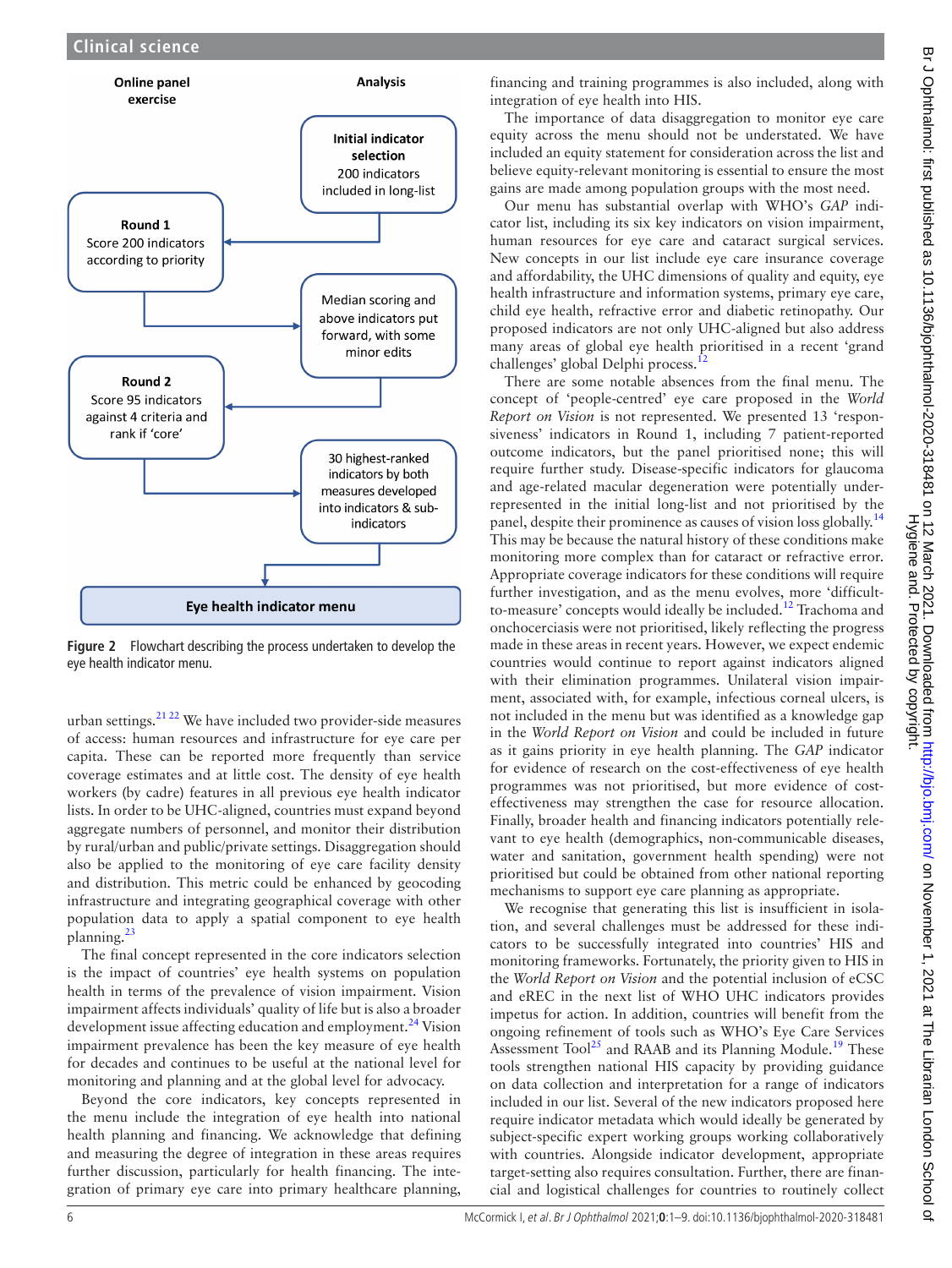<span id="page-6-0"></span>

| Core indicators to monitor universal access to quality, affordable eye care services when needed<br>Table 3 |                                                                                                                                                                                                                                                                                                       |                                                                                                                                                                                                                                                                                        |                                                                                         |                                                                                                       |                                                                                                                                                                                                                                                                             |  |
|-------------------------------------------------------------------------------------------------------------|-------------------------------------------------------------------------------------------------------------------------------------------------------------------------------------------------------------------------------------------------------------------------------------------------------|----------------------------------------------------------------------------------------------------------------------------------------------------------------------------------------------------------------------------------------------------------------------------------------|-----------------------------------------------------------------------------------------|-------------------------------------------------------------------------------------------------------|-----------------------------------------------------------------------------------------------------------------------------------------------------------------------------------------------------------------------------------------------------------------------------|--|
| Indicator                                                                                                   | <b>Definition</b>                                                                                                                                                                                                                                                                                     | <b>Rationale</b>                                                                                                                                                                                                                                                                       | Data sources                                                                            | Responsible<br>entity                                                                                 | <b>Comments</b>                                                                                                                                                                                                                                                             |  |
| Accessibility of eye health services                                                                        |                                                                                                                                                                                                                                                                                                       |                                                                                                                                                                                                                                                                                        |                                                                                         |                                                                                                       |                                                                                                                                                                                                                                                                             |  |
| and distribution                                                                                            | Eye health facility density By place of residence (urban/rural),<br>total numbers (public and private)<br>of primary, secondary, tertiary and<br>low vision services per million<br>population<br>Additional subnational<br>administrative or geographical<br>divisions as relevant to setting        | Place of residence should not<br>be a barrier to accessing eye<br>health services                                                                                                                                                                                                      | Facility records,<br>population data                                                    | Health ministry                                                                                       | Informs policy and planning about<br>location of eye health services in<br>relation to population density.<br>Outreach programmes may be<br>planned according to gaps in<br>geographical access to static<br>services                                                       |  |
| Eye health worker<br>density and distribution                                                               | By place of residence (urban/rural),<br>total numbers of ophthalmologist,<br>optometrist, ophthalmic nurses and<br>other allied ophthalmic personnel<br>per million population<br>Additional subnational<br>administrative or geographical<br>divisions as relevant to setting                        | Availability and accessibility<br>of eye health workers dictates<br>access to care                                                                                                                                                                                                     | Facility records, data<br>from professional or<br>regulatory bodies,<br>population data | Health ministry                                                                                       | Informs policy and planning on<br>recruitment and distribution of<br>human resources for eye health.<br>Known disparities exist in the<br>number and distribution of trained<br>eye care personnel between<br>countries and by urban and rural<br>settings within countries |  |
| Affordability of eye health services                                                                        |                                                                                                                                                                                                                                                                                                       |                                                                                                                                                                                                                                                                                        |                                                                                         |                                                                                                       |                                                                                                                                                                                                                                                                             |  |
| Coverage of national<br>health finance pooling<br>eye care services                                         | Proportion of population covered<br>with health finance pooling<br>mechanisms that include mechanisms that include eye care<br>services (considered individually):<br>Outpatient care<br>▶<br>Cataract<br>▶<br>Refractive error services<br>Glaucoma treatment<br>▶<br>Diabetic retinopathy treatment | Cost should not be a barrier to<br>accessing eye care.<br>Proxy for WHO/World Bank<br>UHC financial risk protection<br>indicators; catastrophic and/or<br>impoverishing OOP payments<br>unlikely to be discriminatory<br>for monitoring affordability of<br>elective eye care services | Health finance<br>scheme reports and<br>questionnaires                                  | Health ministry                                                                                       | Informs policy about eye health<br>financing and affordability.<br>Coverage within the lowest<br>wealth quintile should be reported<br>alongside the total population to<br>monitor equitable coverage of eye<br>health financing                                           |  |
| OOP payments for<br>cataract surgery                                                                        | Median (and range) of OOP<br>payment made for cataract surgery<br>as a proportion of median monthly<br>household (or individual) income                                                                                                                                                               | Cost should not be a barrier to<br>accessing eye care.<br>Proxy for WHO/World Bank<br>UHC financial risk protection<br>indicators; catastrophic and/or<br>impoverishing OOP payments<br>unlikely to be discriminatory<br>for monitoring affordability of<br>elective eye care services | Population-based<br>surveys                                                             | Health ministry<br>(Surveys may be<br>commissioned<br>in collaboration<br>with other<br>stakeholders) | Informs policy about eye health<br>financing and affordability.<br>Additional services could be<br>monitored in the same way                                                                                                                                                |  |
|                                                                                                             | Effective coverage of cataract and refractive error services                                                                                                                                                                                                                                          |                                                                                                                                                                                                                                                                                        |                                                                                         |                                                                                                       |                                                                                                                                                                                                                                                                             |  |
| <b>Effective cataract</b><br>surgical coverage                                                              | Among the population aged<br>50 years and older, people with<br>operated cataract and good<br>postoperative presenting visual<br>acuity as a proportion of all people<br>with operated cataract or operable<br>cataract<br>$\blacktriangleright$ Disaggregated by sex                                 | Sex-disaggregated effective<br>coverage measures the UHC<br>dimensions of access, quality<br>and equity for the leading<br>cause of blindness globally                                                                                                                                 | Population-based<br>surveys                                                             | Health ministry<br>(Surveys may be<br>commissioned<br>in collaboration<br>with other<br>stakeholders) | Informs policy and planning about<br>the met and unmet need for<br>cataract surgical services; candidate<br>WHO UHC tracer indicator                                                                                                                                        |  |
| Effective refractive error<br>coverage                                                                      | Adults with refractive error<br>corrected to a pre-defined visual<br>acuity threshold with habitual<br>correction as a proportion of<br>all people with corrected and<br>uncorrected refractive error<br>$\blacktriangleright$ Disaggregated by sex                                                   | Sex-disaggregated effective<br>coverage measures the UHC<br>dimensions of access, quality<br>and equity for the leading<br>cause of vision impairment<br>globally                                                                                                                      | Population-based<br>surveys                                                             | Health ministry<br>(Surveys may be<br>commissioned<br>in collaboration<br>with other<br>stakeholders) | Informs policy and planning about<br>the met and unmet need for<br>refractive error services; candidate<br>WHO UHC tracer indicator                                                                                                                                         |  |
| Prevalence of vision impairment                                                                             |                                                                                                                                                                                                                                                                                                       |                                                                                                                                                                                                                                                                                        |                                                                                         |                                                                                                       |                                                                                                                                                                                                                                                                             |  |
| Prevalence of VI                                                                                            | The prevalence of all cause distance<br>and near VI (according to WHO<br>definitions)<br>$\triangleright$ Disaggregation by key equity<br>measures<br>Disaggregation by avoidable vs<br>non-avoidable                                                                                                 | Proxy measure of eye health;<br>a measure of programmatic<br>success in journey towards eye<br>health as part of UHC                                                                                                                                                                   | Population-based<br>surveys                                                             | Health ministry<br>(Surveys may be<br>commissioned<br>in collaboration<br>with other<br>stakeholders) | Disaggregated VI prevalence<br>estimates inform policy makers<br>about the impact of eye health<br>systems on eye health among<br>population subgroups                                                                                                                      |  |

OOP, out-of-pocket; UHC, universal health coverage; VI, vision impairment.

national-level population health data, so rapid surveys of vision impairment and eye care services have often been carried out at the subnational level to aid local planning. In the absence of increased national-level data collection, modelled estimates will be required to provide data for global estimates and regional and national comparisons with any degree of regularity.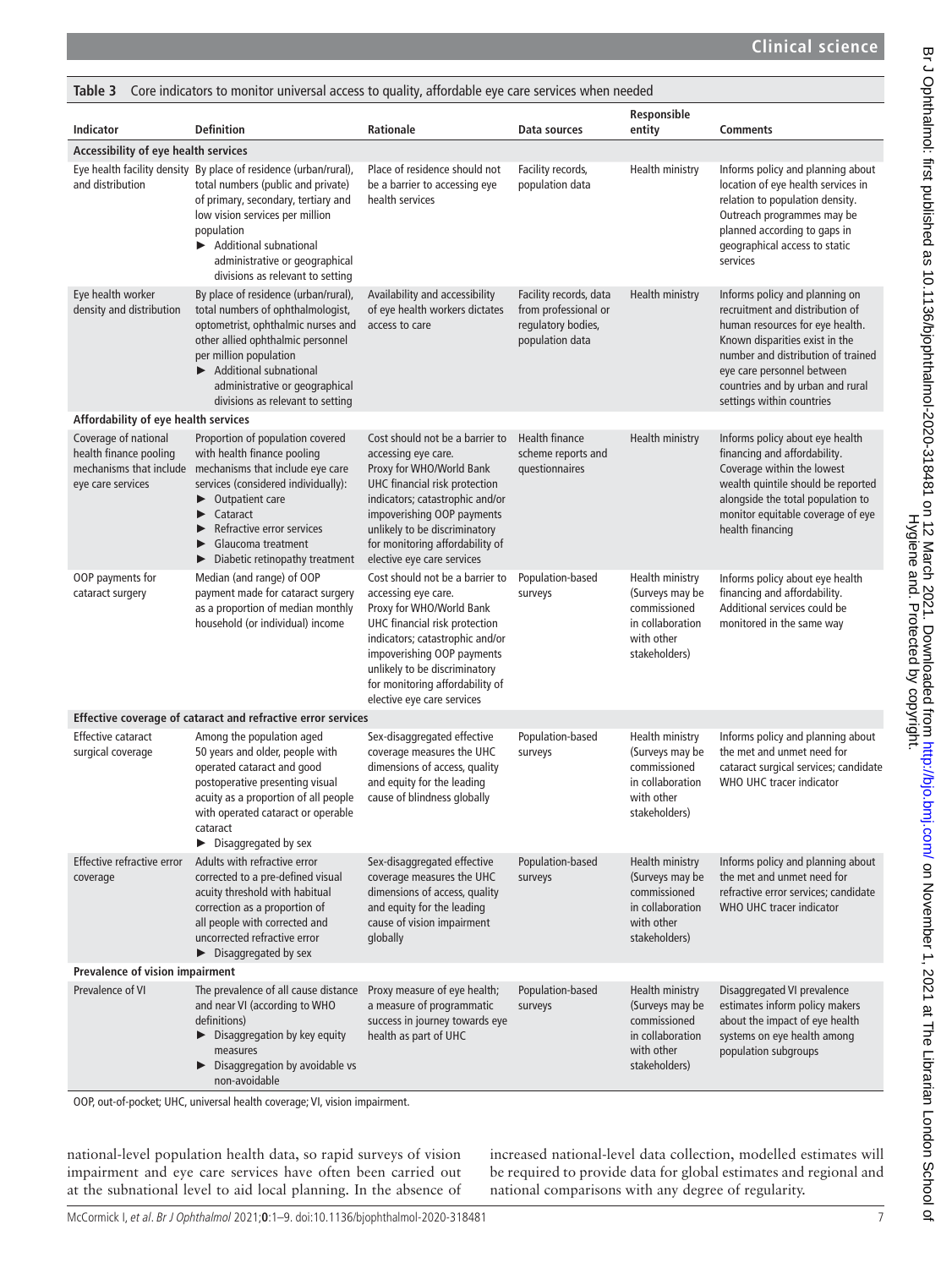We propose that new indicators in this menu be field-tested in several contrasting settings, and that the menu be regularly reviewed and updated according to user feedback. Such reviews would ideally assess whether data collection and indicator usage are viable and valuable for both national and subnational planning, as well as for generating global eye health estimates. These steps require ongoing engagement and resourcing to develop and maintain the utility of the menu. This may be encouraged by a centralised eye health data repository.

#### **Limitations**

This study has several limitations. First, inherent in a study that recruits experts, the indicators prioritised reflect the preferences of those invited to participate. We aimed to be as geographically representative as possible, however, the North Africa and Middle East, High Income and Central Europe, Eastern Europe and Central Asia Super Regions had few panellists. Further, despite aiming for gender parity, only 40% of the panel were women. A more diverse panel may have generated a different set of indicators. Second, the online exercise was only available in English, however, no nominated panel members were unable to participate due to language constraints. Third, personal interests and familiarity with some concepts over others may have led to confirmation bias in scoring by panel members. The overlap with existing GAP indicators may be a reflection of this, however, the menu does include many new concepts. Finally, detailed explanations of new concepts are required which was beyond the scope of this prioritisation project.

#### **CONCLUSION**

This process sought a broad consensus from 72 eye health experts from all world regions to produce a menu of indicators for countries to monitor eye health as part of UHC. From a long-list of 200, the final menu consists of 22 indicators that represent important concepts in eye health for 2020 and beyond, and are relatively feasible, actionable, reliable and internationally comparable. The new direction in global eye health set by the *World Report on Vision* must be supported with investment in HIS that include eye health data collection and data monitoring via internationally acceptable indicators. We believe this list is well-placed to inform the development of new national eye health monitoring frameworks and shows where eye health metrics might be incorporated into broader UHC monitoring indices at national and international levels.

#### **Author affiliations**

<sup>1</sup>International Centre for Eye Health, London School of Hygiene & Tropical Medicine, London, UK

<sup>2</sup> Brien Holden Vision Institute, Sydney, New South Wales, Australia

<sup>3</sup>School of Optometry and Vision Science, University of New South Wales, Sydney, New South Wales, Australia

- 4 The Fred Hollows Foundation Melbourne, Melbourne, Victoria, Australia
- 5 Indian Institutes of Public Health, Hyderabad, India
- 6 Pan American Health Organization, Bogota, Colombia

<sup>7</sup>International Agency for the Prevention of Blindness, London, UK

- <sup>8</sup> Faculty of Medicine, University of Geneva, Geneva, Switzerland
- <sup>9</sup>Beijing Institute of Ophthalmology, Beijing Tongren Eye Center, Beijing Tongren Hospital, Capital Medical University, Beijing, China
- 10Vision Catalyst Fund, London, UK
- <sup>11</sup>Ophthalmic Services Unit, Kenya Ministry of Health, Nairobi, Kenya
- 12Moorfields Eye Hospital, London, UK

<sup>13</sup>School of Optometry and Vision Science, The University of Auckland, Auckland, New Zealand

**Collaborators** The Eye Health Indicators Prioritisation Project Group: Haroon UR Awan; Andrew Bastawrous; Ileana R Brea; John C Buchan; Matthew J Burton; Miriam R Cano; Chimgee Chuluunkhuu; Colin Cook; Sarity Dodson; Rainald Duerksen;

Gamal E Elarab; Daniel Etya'ale; João M Furtado; Tatiana Ghidirimschi; Michael Gichangi; Emily W Gower; Andrzej Grzybowski; Reeta Gurung; Esmael Habtamu; Aldiana Halim; Prut Hanutsaha; Isabelle Jalbert; Marzieh Katibeh; Lisa Keay; Amir B Kello; Rajiv B Khandakar; Rohit C Khanna; Elizabeth Kurian; Fatima Kyari; Van C Lansingh; Alberto D Lazo Legua; Shi-Ming Li; Yuanbo Liang; Islay Mactaggart; Kelvin RJ Maelihato; Elenoa Matoto; Sailesh K Mishra; Seyed F Mohammadi; Lizette Mowatt; GV Murthy; Richard K Musaazi; Nyawira Mwangi; Nor F Ngah; Jeremiah Ngondi; Jason P Nirwoth; Phanindra B Nukella; Rebecca B Oenga; Prabhath Piyasena; Mansur M Rabiu; Jacqueline Ramke; Serge Resnikoff; Solange R Salomão; Mohammad S Shalaby; Juan Carlos Silva; Jude Stern; Sandra L Talero; Hugh R Taylor; Ningli Wang; Sumrana Yasmin; Sangchul Yoon; Mayinuer Yusufu; Siyan Zhan; Fengju Zhang.

**Contributors** JR and MJB conceived the study. IM, JR, IZM and MJB designed the study, analysed the findings and developed the final menu. IM, IZM and JR drafted the manuscript. All other co-authors contributed to development of the initial indicator long-list and the final indicator menu and contributed to manuscript revisions. The Eye Health Indicators Prioritisation Project Group provided expert input over two rounds of data collection.

**Funding** MJB is supported by grants from the Wellcome Trust (207472/Z/17/Z). The Lancet Global Health Commission on Global Eye Health was supported by The Queen Elizabeth Diamond Jubilee Trust, Moorfields Eye Charity (GR001061), NIHR Moorfields Biomedical Research Centre, The Wellcome Trust, Sightsavers, The Fred Hollows Foundation, The SEVA Foundation, The British Council for the Prevention of Blindness and Christian Blind Mission.

**Competing interests** None declared.

**Patient consent for publication** Not required.

**Ethics approval** This study received ethical approval from the London School of Hygiene & Tropical Medicine Ethics Committee (Ref 19090).

**Provenance and peer review** Not commissioned; externally peer reviewed.

**Data availability statement** Data are available from the corresponding author upon reasonable request.

**Supplemental material** This content has been supplied by the author(s). It has not been vetted by BMJ Publishing Group Limited (BMJ) and may not have been peer-reviewed. Any opinions or recommendations discussed are solely those of the author(s) and are not endorsed by BMJ. BMJ disclaims all liability and responsibility arising from any reliance placed on the content. Where the content includes any translated material, BMJ does not warrant the accuracy and reliability of the translations (including but not limited to local regulations, clinical guidelines, terminology, drug names and drug dosages), and is not responsible for any error and/or omissions arising from translation and adaptation or otherwise.

**Open access** This is an open access article distributed in accordance with the Creative Commons Attribution 4.0 Unported (CC BY 4.0) license, which permits others to copy, redistribute, remix, transform and build upon this work for any purpose, provided the original work is properly cited, a link to the licence is given, and indication of whether changes were made. See: [https://creativecommons.org/](https://creativecommons.org/licenses/by/4.0/) [licenses/by/4.0/.](https://creativecommons.org/licenses/by/4.0/)

#### **ORCID iDs**

Ian McCormick<http://orcid.org/0000-0002-7360-3844> Islay Mactaggart <http://orcid.org/0000-0001-6287-0384> Serge Resnikoff<http://orcid.org/0000-0002-5866-4446> Andrew Bastawrous <http://orcid.org/0000-0001-8179-556X> Karl Blanchet<http://orcid.org/0000-0003-0498-8020> Ningli Wang<http://orcid.org/0000-0001-7705-7943> Mayinuer Yusufu <http://orcid.org/0000-0002-4860-0318> Michael Gichangi <http://orcid.org/0000-0002-7655-3416> Matthew J Burton <http://orcid.org/0000-0003-1872-9169> Jacqueline Ramke<http://orcid.org/0000-0002-5764-1306>

#### **REFERENCES**

- <span id="page-7-0"></span>1 World Health Organization. World report on vision. Geneva; 2019.
- <span id="page-7-1"></span>2 World Health Organization. A framework and indicators for monitoring vision 2020 – the right to sight: the global initiative for the elimination of avoidable blindness, 2003. Available: [https://apps.who.int/iris/bitstream/handle/10665/68600/WHO\\_PBL\\_](https://apps.who.int/iris/bitstream/handle/10665/68600/WHO_PBL_03.92.pdf?sequence=1) [03.92.pdf?sequence=1](https://apps.who.int/iris/bitstream/handle/10665/68600/WHO_PBL_03.92.pdf?sequence=1)
- 3 World Health Organization. Global initiative for the elimination of avoidable blindness: action plan 2006-2011, 2007. Available: [https://www.iapb.org/wp-content/](https://www.iapb.org/wp-content/uploads/VISION-2020-Action-Plan-2006-2011.pdf) [uploads/VISION-2020-Action-Plan-2006-2011.pdf](https://www.iapb.org/wp-content/uploads/VISION-2020-Action-Plan-2006-2011.pdf) [Accessed 05 Aug 2020].
- <span id="page-7-2"></span>4 World Health Organization. Universal eye health: a global action plan 2014-2019, 2013. Available: [https://www.who.int/blindness/AP2014\\_19\\_English.pdf](https://www.who.int/blindness/AP2014_19_English.pdf) [Accessed 21.08 2019].